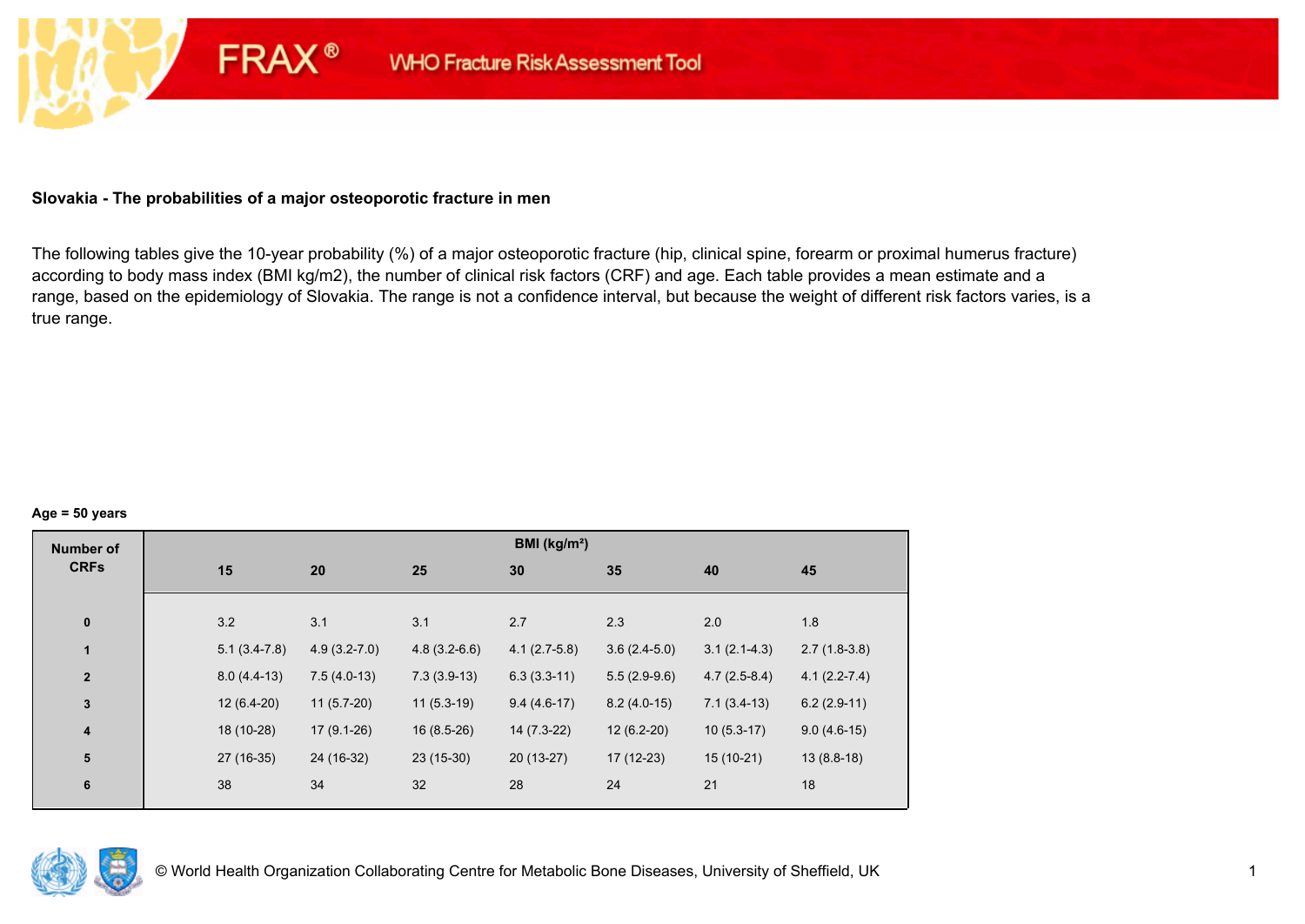# **Age = 55 years**

**FRAX®** 

| <b>Number of</b> |                |                |                | BMI (kg/m <sup>2</sup> ) |                |                |                |
|------------------|----------------|----------------|----------------|--------------------------|----------------|----------------|----------------|
| <b>CRFs</b>      | 15             | 20             | 25             | 30                       | 35             | 40             | 45             |
| $\mathbf 0$      | 3.8            | 3.7            | 3.7            | 3.2                      | 2.7            | 2.4            | 2.1            |
| $\mathbf{1}$     | $6.0(4.0-8.9)$ | $5.7(3.9-8.1)$ | $5.6(3.8-7.7)$ | $4.9(3.3-6.7)$           | $4.2(2.8-5.8)$ | $3.6(2.4-5.0)$ | $3.2(2.1-4.3)$ |
| $\overline{2}$   | $9.3(5.3-15)$  | $8.7(4.8-15)$  | $8.5(4.6-14)$  | $7.3(4.0-13)$            | $6.3(3.4-11)$  | $5.5(2.9-9.6)$ | $4.7(2.5-8.3)$ |
| $\mathbf 3$      | 14 (7.8-22)    | $13(7.0-22)$   | $13(6.5-22)$   | $11(5.5-19)$             | $9.4(4.7-16)$  | $8.1(4.1-14)$  | $7.0(3.5-13)$  |
| 4                | $21(12-30)$    | 19 (11-29)     | 18 (10-29)     | $16(8.6-25)$             | $14(7.3-22)$   | $12(6.3-19)$   | $10(5.3-17)$   |
| ${\bf 5}$        | 29 (19-37)     | 27 (18-35)     | 26 (18-34)     | $22(15-30)$              | 19 (13-26)     | $17(12-23)$    | $15(10-20)$    |
| 6                | 40             | 37             | 35             | 31                       | 27             | 23             | 20             |

## **Age = 60 years**

| <b>Number of</b>        |                |                |                | BMI ( $kg/m2$ ) |                |                |                |
|-------------------------|----------------|----------------|----------------|-----------------|----------------|----------------|----------------|
| <b>CRFs</b>             | 15             | 20             | 25             | 30              | 35             | 40             | 45             |
| $\mathbf 0$             | 4.4            | 4.2            | 4.2            | 3.6             | 3.1            | 2.7            | 2.3            |
| $\mathbf{1}$            | $6.7(4.6-9.6)$ | $6.5(4.4-9.0)$ | $6.4(4.3-8.6)$ | $5.5(3.7-7.4)$  | $4.7(3.2-6.4)$ | $4.1(2.7-5.5)$ | $3.5(2.3-4.7)$ |
| $\overline{2}$          | $10(6.1-16)$   | $9.8(5.6-16)$  | $9.6(5.4-16)$  | $8.2(4.6-14)$   | $7.1(3.9-12)$  | $6.1(3.3-10)$  | $5.2(2.8-9.1)$ |
| $\mathbf{3}$            | $15(9.0-22)$   | $14(8.2-23)$   | 14 (7.6-23)    | $12(6.4-20)$    | $10(5.5-18)$   | $8.9(4.6-15)$  | $7.6(4.0-13)$  |
| $\overline{\mathbf{4}}$ | $22(14-31)$    | $21(13-31)$    | $20(12-31)$    | 17 (9.9-27)     | $15(8.3-23)$   | $13(7.0-20)$   | $11(5.9-18)$   |
| 5                       | $30(20-38)$    | 29 (20-37)     | 28 (20-36)     | 24 (17-32)      | $21(15-28)$    | 18 (13-24)     | $15(11-21)$    |
| 6                       | 40             | 39             | 38             | 33              | 28             | 25             | 21             |

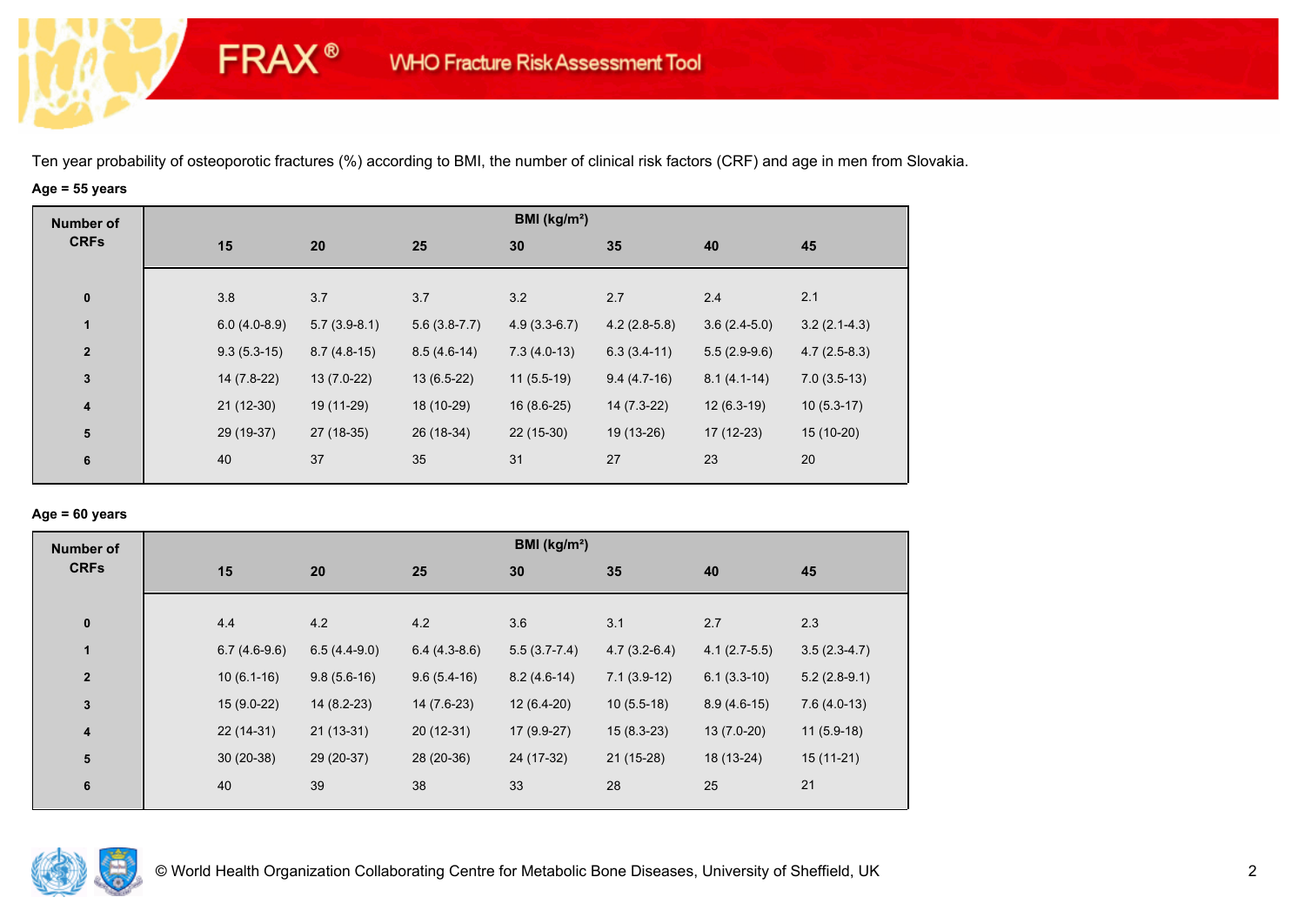# **Age = 65 years**

**FRAX®** 

| <b>Number of</b> |               |                |                | BMI (kg/m <sup>2</sup> ) |                |                |                |
|------------------|---------------|----------------|----------------|--------------------------|----------------|----------------|----------------|
| <b>CRFs</b>      | 15            | 20             | 25             | 30                       | 35             | 40             | 45             |
| $\bf{0}$         | 4.9           | 4.7            | 4.6            | 3.9                      | 3.3            | 2.9            | 2.4            |
| $\mathbf{1}$     | $7.4(5.2-10)$ | $7.1(4.9-9.5)$ | $6.9(4.8-9.1)$ | $5.9(4.0-7.8)$           | $5.0(3.4-6.6)$ | $4.3(2.9-5.7)$ | $3.7(2.4-4.8)$ |
| $\overline{2}$   | $11(7.0-16)$  | $11(6.4-16)$   | $10(6.0-16)$   | $8.7(5.1-14)$            | $7.4(4.3-12)$  | $6.3(3.6-11)$  | $5.4(3.0-9.1)$ |
| $\mathbf 3$      | 16 (10-23)    | $15(9.5-23)$   | $15(8.7-23)$   | $13(7.3-20)$             | $11(6.1-18)$   | $9.2(5.1-15)$  | $7.8(4.3-13)$  |
| 4                | $22(15-31)$   | $22(14-31)$    | $21(13-31)$    | 18 (11-27)               | $15(9.1-23)$   | $13(7.6-20)$   | $11(6.3-18)$   |
| ${\bf 5}$        | $30(22-38)$   | 29 (21-38)     | 29 (21-37)     | 25 (18-33)               | $21(15-28)$    | 18 (13-24)     | $15(11-21)$    |
| 6                | 39            | 39             | 38             | 33                       | 29             | 25             | 21             |
|                  |               |                |                |                          |                |                |                |

## **Age = 70 years**

| <b>Number of</b>        |               |               |                | BMI (kg/m <sup>2</sup> ) |                |                |                  |
|-------------------------|---------------|---------------|----------------|--------------------------|----------------|----------------|------------------|
| <b>CRFs</b>             | 15            | 20            | 25             | 30                       | 35             | 40             | 45               |
| $\pmb{0}$               | 5.5           | 5.2           | 5.0            | 4.2                      | 3.5            | 3.0            | 2.5              |
| 1                       | $8.4(5.9-11)$ | $7.8(5.5-10)$ | $7.4(5.3-9.5)$ | $6.1(4.4-8.0)$           | $5.1(3.6-6.7)$ | $4.3(3.0-5.7)$ | $3.6(2.5-4.8)$   |
| $\overline{2}$          | $13(8.1-19)$  | $12(7.5-17)$  | $11(6.9-16)$   | $9.0(5.7-13)$            | $7.4(4.7-11)$  | $6.2(3.8-9.2)$ | $5.2(3.2 - 7.7)$ |
| $\mathbf 3$             | 18 (11-28)    | $17(11-25)$   | 16 (10-23)     | $13(8.3-19)$             | $11(6.8-16)$   | $8.9(5.6-13)$  | $7.4(4.5-11)$    |
| $\overline{\mathbf{4}}$ | 26 (17-36)    | 24 (16-34)    | 23 (15-32)     | 19 (12-27)               | 16 (10-23)     | $13(8.2-19)$   | $11(6.7-16)$     |
| ${\bf 5}$               | $36(30-44)$   | 34 (28-42)    | $31(26-40)$    | 26 (21-34)               | 22 (17-29)     | 18 (14-24)     | $15(12-20)$      |
| 6                       | 46            | 44            | 42             | 36                       | 30             | 25             | 21               |

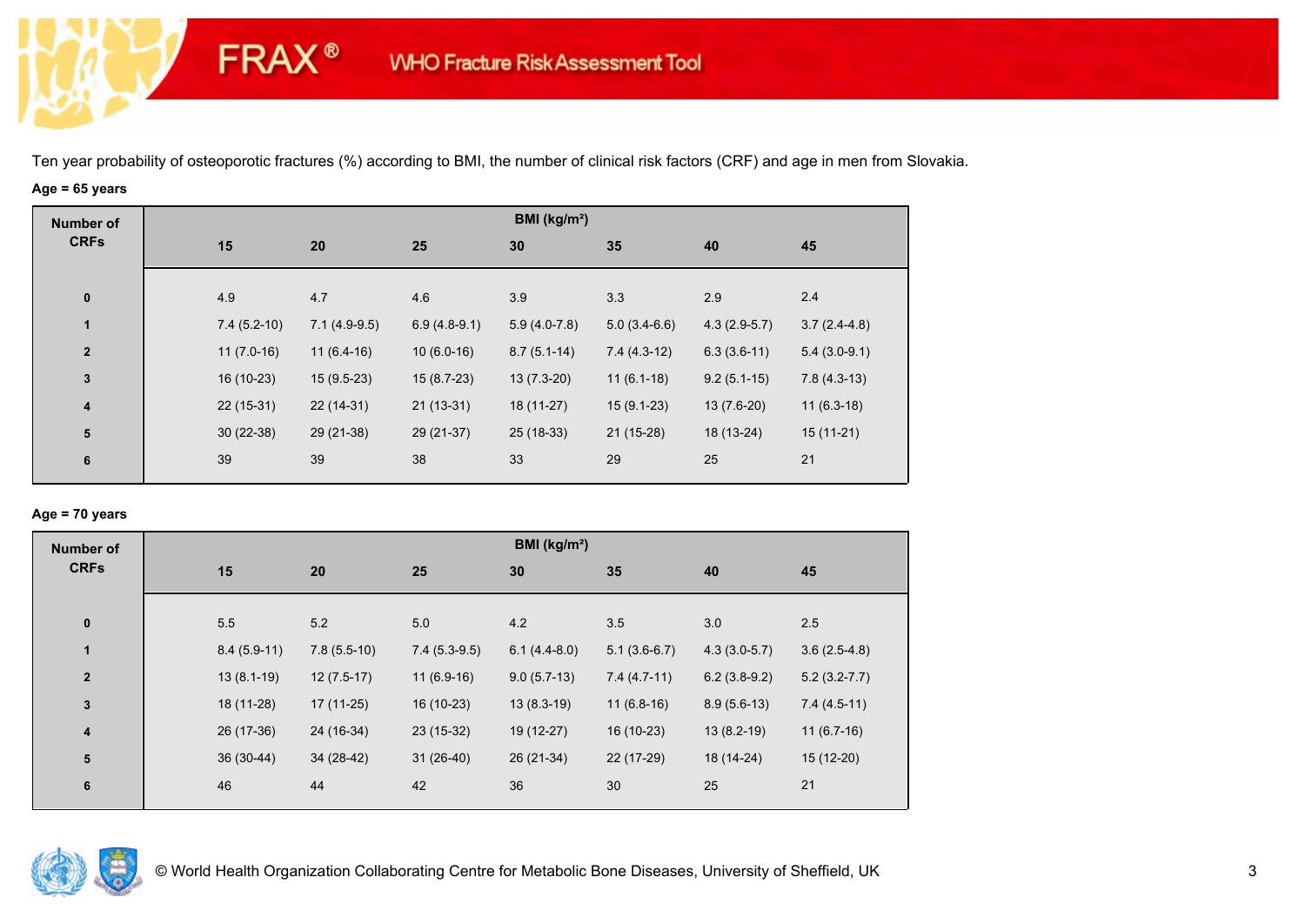# **Age = 75 years**

**FRAX®** 

| <b>Number of</b>        |              |               |               | BMI (kg/m <sup>2</sup> ) |                |                |                |
|-------------------------|--------------|---------------|---------------|--------------------------|----------------|----------------|----------------|
| <b>CRFs</b>             | 15           | 20            | 25            | 30                       | 35             | 40             | 45             |
| $\pmb{0}$               | 6.7          | 6.3           | 6.0           | 4.9                      | 4.0            | 3.3            | 2.8            |
| $\mathbf{1}$            | $11(7.2-17)$ | $9.9(6.7-15)$ | $9.1(6.3-12)$ | $7.4(5.1-9.8)$           | $6.0(4.2-7.8)$ | $4.9(3.4-6.3)$ | $4.0(2.8-5.0)$ |
| $\overline{2}$          | $17(9.7-27)$ | $15(9.3-24)$  | $14(8.5-21)$  | $11(6.9-17)$             | $9.1(5.5-14)$  | $7.4(4.5-11)$  | $6.0(3.6-8.9)$ |
| $\mathbf{3}$            | 25 (14-38)   | $23(13-35)$   | $21(12-31)$   | $17(9.8-25)$             | $14(7.8-21)$   | $11(6.3-17)$   | $8.9(5.0-14)$  |
| $\overline{\mathbf{4}}$ | $35(21-48)$  | $32(20-44)$   | $30(18-41)$   | 25 (15-35)               | 20 (12-29)     | 16 (9.6-24)    | $13(7.7-19)$   |
| ${\bf 5}$               | 46 (32-56)   | 44 (31-53)    | 41 (29-51)    | $35(24-44)$              | 29 (20-37)     | 24 (16-31)     | 19 (13-26)     |
| 6                       | 58           | 55            | 53            | 46                       | 40             | 33             | 28             |
|                         |              |               |               |                          |                |                |                |

## **Age = 80 years**

| <b>Number of</b>        |              |              |              | BMI (kg/m <sup>2</sup> ) |               |                |                |
|-------------------------|--------------|--------------|--------------|--------------------------|---------------|----------------|----------------|
| <b>CRFs</b>             | 15           | 20           | 25           | 30                       | 35            | 40             | 45             |
| $\pmb{0}$               | 8.4          | 7.8          | 7.4          | 6.0                      | 4.9           | 4.0            | 3.2            |
| 1                       | $13(9.1-22)$ | $12(8.4-19)$ | $11(7.9-16)$ | $9.1(6.3-13)$            | $7.3(5.0-10)$ | $5.9(4.0-8.2)$ | $4.8(3.2-6.5)$ |
| $\overline{2}$          | $20(12-32)$  | 19 (11-29)   | $17(11-25)$  | 14 (8.6-20)              | $11(6.8-16)$  | $8.8(5.5-13)$  | $7.1(4.4-10)$  |
| $\mathbf 3$             | 29 (17-42)   | 27 (16-39)   | $25(15-35)$  | 20 (12-29)               | $16(9.5-24)$  | $13(7.5-19)$   | $10(5.9-16)$   |
| $\overline{\mathbf{4}}$ | $39(24-51)$  | $37(23-48)$  | $34(22-45)$  | 28 (18-38)               | 23 (15-32)    | 19 (12-27)     | $15(9.2-22)$   |
| ${\bf 5}$               | 50 (35-59)   | 48 (33-56)   | 45 (32-54)   | $39(26-47)$              | $33(22-41)$   | 27 (18-34)     | 22 (14-29)     |
| 6                       | 60           | 58           | 56           | 50                       | 43            | 37             | 31             |